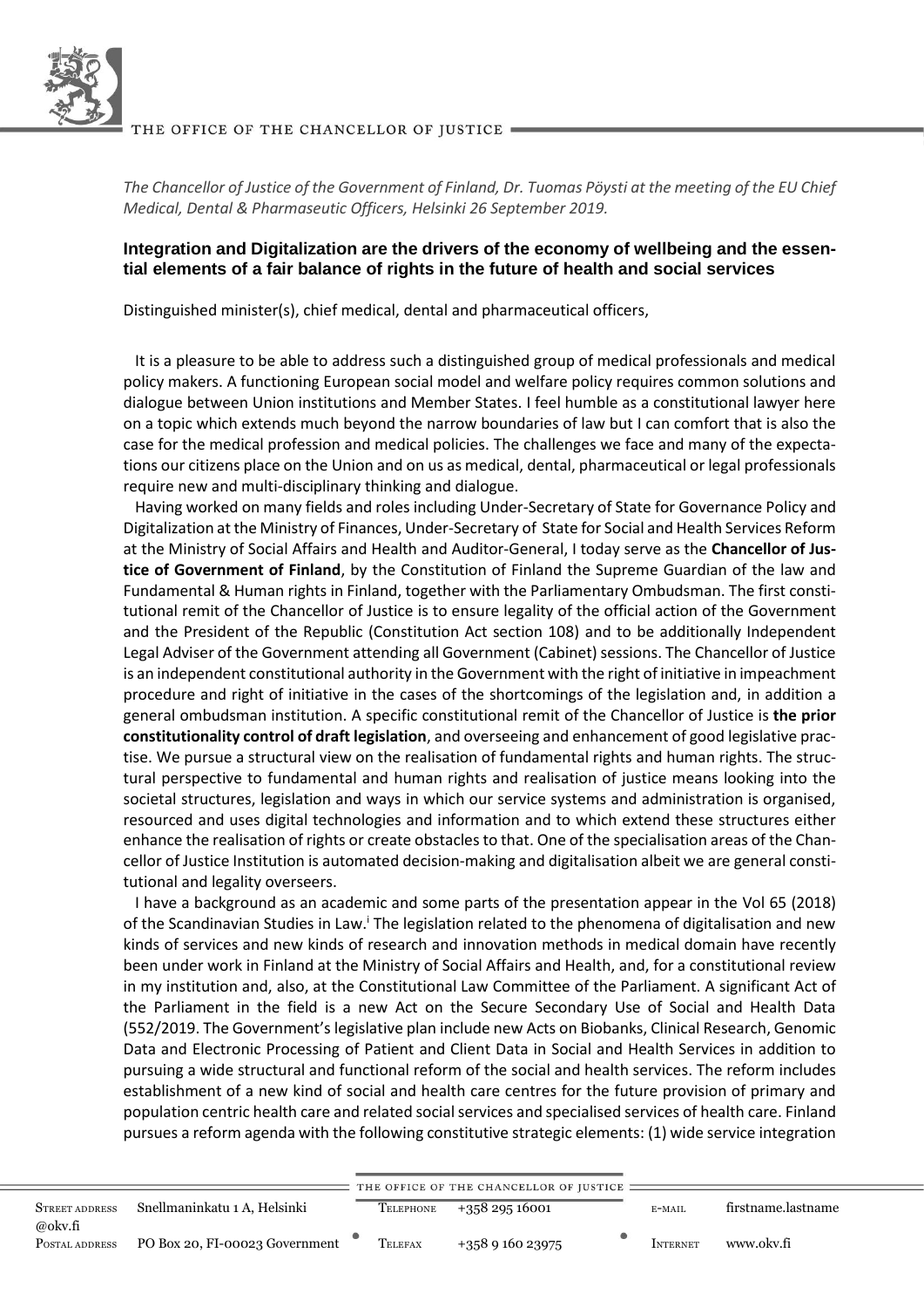and strengthening of the primary services and ensuring sufficient economies of scope and scale in specialised services; (3) far-reaching digitalization to support effective treatments and population-centric prevention both in health and social services, (4) public digital platforms connected to a wider ecosystem of wellbeing; (5) enhancement of the use of patient and client data, biobanks and genomic data for research, development and innovation and for the steering of the social and health system.

 My topic is **the integration and digitalisation in the social and health services as part of a wider economy and ecosystem of wellbeing** and the quest for the balance of various rights and realisation of good care and equality in the conditions of the current increasingly digital society and economy of well-being. I make the argument for a context-sensitive welfare policy and, a context-sensitive application and development of law. Purpose of this presentation is to canvass how service integration and digitalisation are tools to address some of the challenges our health and social services systems face in the current digital society and provide some insights into the governance and legislative challenges realisation of integration and beneficial use of digitalisation would require.

 The conditions of life and the effectiveness of care and services have tremendously improved in recent decades. This particularly concerns most of the Europeans. We in Europe have a very ambitious goal. Health and social security and social assistance are fundamental rights in the European Union. Pursuant to the WHO Constitution the enjoyment of the highest attainable standard of health is one of the fundamental rights of every human being. The health and welfare systems in the European Union are under stress and face **several challenges following societal, economic and technical changes**. The big issue concerns **equality and equal access** to this highest attainable standard of health and social protection.

 All EU countries have some challenges here but we in Finland face some particular problems. The access to health care depends de facto on your income and socio-economic position. Additionally we have, albeit an equalitarian Scandinavian society, a problem of inter-generational exclusion and unemployment, which also leads to poor health. We have also very unfavourable demographic situation in Finland**, the sustainability gap in public finances** being approximately 4,5 % to GDP according to Ministry of Finance estimates. The unfavourable demography and the related cost pressures resulting from aging population is not only a Finnish problem. Common problem for all of us are the cost pressures, the real terms increase of health care costs. Finland has 2,4 & real terms growth in the latest OECD health statistics compared to OECD average of 1,8 % in 2017, for 2018 we will see in Finland a reduction of real growth in health expenditure below 2 % but the OECD average surges up to 2,5 %. Fastest growth is in the secondary and specialised services. Technologic developments have so far mainly contributed to increased expenditure, and, of course, to better results in treatments.

### Equality in access and in health and social position remains a considerable challenge

 All of us have the task of improving or maintaining the practical efficiency of social rights and right to health recognised in the European Union Charter on Fundamental Rights In Art. 34 concerning social security and social assistance and in Art. 35 concerning health; in addition right to environment in Art 37 contains a dimension of a healthy environment. All these rights are found in the Council of Europe European Social Charter. Digital technologies come with a significant convergence and new challenges to protect human dignity emerge. Health is also a collective good, a view long time also prevalent in population-centric health care and community work in prevention albeit our time favours individual entitlements. Finally, functioning of the health services and social services and support are important elements of the legitimacy of public services and institutions including the EU itself, a point visible also in the UK Brexit debate, or in the 2019 edition of the World Happiness Index.<sup>ii</sup>

 The Finnish experience and a bit scattered evidence from other countries as well tell that the service integration is a feature, which is capable to better secure social rights than the fragmented and specialised services.

 **Social fairness and economic efficiency** with sustainability of public finances can be in conflict, but they **can also be realised concurrently**. The sensitivity analyses of the cost pressures related to aging reveal an area where economic efficiencies can contribute to social fairness and wellbeing. The service

|                       |                                |           | THE OFFICE OF THE CHANCELLOR OF JUSTICE: |          |                    |  |
|-----------------------|--------------------------------|-----------|------------------------------------------|----------|--------------------|--|
| <b>STREET ADDRESS</b> | Snellmaninkatu 1 A. Helsinki   | TELEPHONE | +358 295 16001                           | E-MAIL   | firstname.lastname |  |
| @okv.fi               |                                |           |                                          |          |                    |  |
| POSTAL ADDRESS        | PO Box 20, FI-00023 Government | TELEFAX   | $+358916023975$                          | INTERNET | www.okv.fi         |  |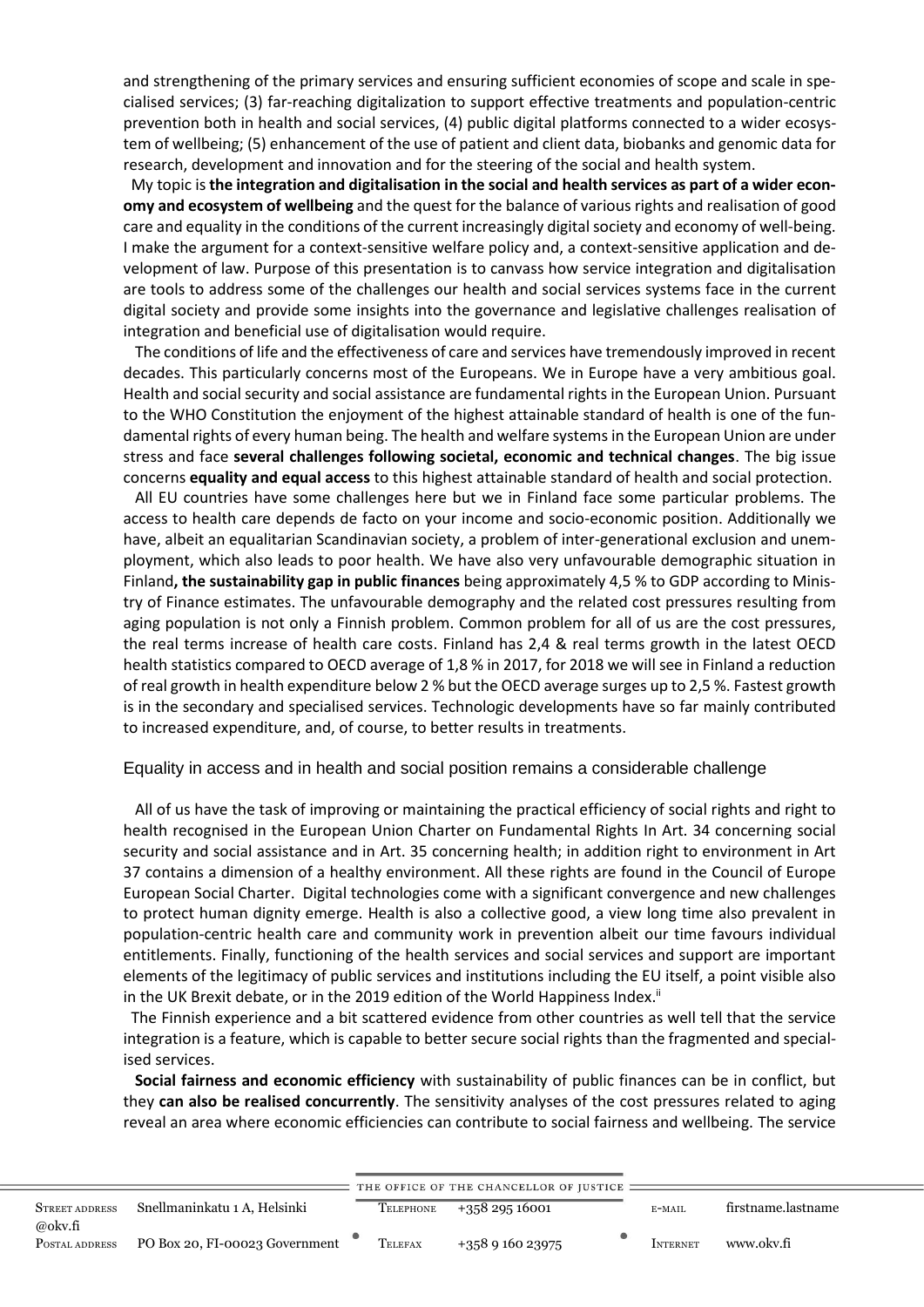integration and effective models of services can create efficiencies and economies where social fairness is better served.

 In Finland according to Ministry of Finance estimates a 1,3 % to GDP improvement in the sustainability of public finances is possible if we manage to postpone heavy intervention and service needs at least half the years of expected lengthier lives. Maintenance of a decent everyday functioning ability is here crucial. Earlier academic research and Government Institute for Economic Research and ETLA Research Institute estimates and fiscal policy audit and supervision reports by Finland's independent fiscal policy watchdog NAOF point to the same overall conclusion. The longer life years with decent functional abilities a plethora of different measures contributing to the same direction are needed and an integrated policy and service models is needed. Memory diseases are a significant cause of the need for 24 h care and a significant source of costs and reduction of the human quality of life. The improvement of the working life participation of the 55 to 64 years cohort would significantly reduce illness risks, particularly risks to cognitive capacities. With the improvement of the working life participation rate to the benchmark of Sweden would significantly reduce the burdens to public finances. The If the productivity in terms of cost effectiveness of the social and health services would be improved 0,5 % annually, the reduction in the sustainability gap would be 1,8 percentage point to GDP. There is growing evidence in Finland that service integration has improved the perceived quality of service, effectiveness of treatment and care and reduce costs.

### **Society is under significant change with significant consequences in health and social services**

 Health and social services encounter general societal trends. **Digitalisation** is a truly transformative phenomenon. Among the consequences are the personalised medicine and the very new possibilities provided by general purpose technologies such as Big data, AI, digital resources steering, Internet of Things, cloud connected robotics, MyData and quantified self -solutions. Digitalisation changes the models of organisation and value chain (impact chains in the public services) of business activities and public services the digital platforms and ecosystems build on them emerging as one of the leading models of organisation. Platformization and connection to a wider ecosystem is a strong phenomena in health and social services providing also significant potential for improvements in health and social services systems.

 Current day societies give substantial weight on **the individual self-determination**. Health is not sufficiently perceived as a collective good. The individual self-determination with the changed notion of time in the social acceleration interestingly analysed by professor Harmut Rosa and professor Nigel Dodd may also lead to a generalised over-use of health services on some parts of the population while concurrently on significant segments of the population there is underuse of health services. Society is more fragmented but so are the increasingly specializing health services. Health data is fragmented and stuck on silos. Digitalization and scientific advancement provide opportunities for increasingly **personalised medicine** and also bio-politics and population centric approach. A fundamental **convergence** between medical technologies and general purpose digital tools blur the classifications between service, drug and medication, medical device and general purpose computer software and consumer devices.

#### **Service integration can provide some solutions**

 Service integration is one of the ways by which social and health services are reformed to better respond to the societal, economic and equality challenges. Service integration in the context of social and health services means that a client/patient receives effective services without delay and without interruptions and that services and their components are compiled and provided to the patient / client seamlessly on the basis of his/her needs and the effectiveness of intervention. From citizen and user perspective patient sees the service integration as a smoothly functioning chain of service(s) capable of using

|                           |                                |           | THE OFFICE OF THE CHANCELLOR OF JUSTICE |                 |                    |
|---------------------------|--------------------------------|-----------|-----------------------------------------|-----------------|--------------------|
| <b>STREET ADDRESS</b>     | Snellmaninkatu 1 A, Helsinki   | TELEPHONE | $+35829516001$                          | E-MAIL          | firstname.lastname |
| @okv.fi<br>POSTAL ADDRESS | PO Box 20, FI-00023 Government | TELEFAX   | $+358916023975$                         | <b>INTERNET</b> | www.okv.fi         |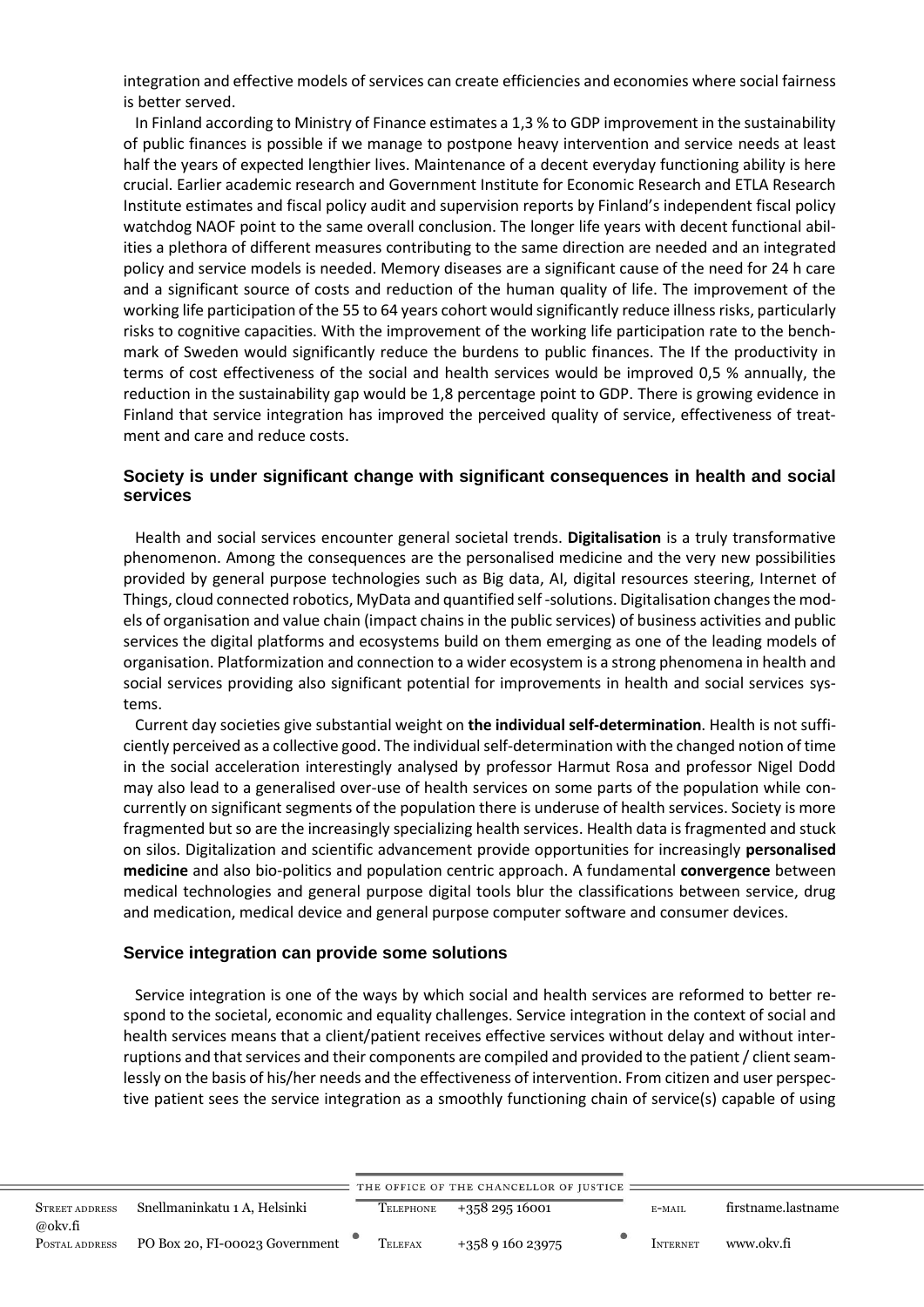different types of expertise. What is more important is the experience being treated as a whole individual realising a right to a balanced wellbeing and support for that. This is a fundamental expectation on which the Finnish system is currently not as its best albeit it is highly appreciated by citizens.

 In health care the service integration realises though **vertical integration**: between primary - secondary and tertiary care, specialized services in the front line to support specialists in general practise. A very important part is the integrated prevention and integrated empowerment: **population-centric health care and advice**, participation and empowerment. In Finland a lot of attention has been given to the **horizontal integration between social and health services** which seems to be promising particularly concerning persons with significant service needs, at the risk of social exclusion or other difficult situations. The horizontal integration is, to a lesser extend, also in focus on other countries and systems as well but the Finnish ambition is a rather comprehensive integration.

 Challenge to this idea and policy objective follows partly from the European Union General Data Protection Regulation, which defines social services data and health data as separate categories, health data belonging to the special categories of data in Art. 9 of the GDPR. The consequences for that is that national legislator shall in national Member State legislation define when and for which purposes and functions health and social services shall work together and hence create legal bases for combined processing social services data and health data. The horizontal integration has also additional challenges in the very nature of services: many but not all social services are local whereas in health care there are more economies of scale and scope. The potential benefits of the horizontal integration extend beyond interfaces between primary health care and social services. In Finland there is, for example,

(1) evidence and plans on integration on the rehabilitation and maintenance of good personal functional capacities of an individual in working life and promotion of labour market participation and (2) between vocational health care, public health care system and emerging welfare economies in which the specialists in occupational health partly function as integration managers for the integration of rehabilitation and follow-up of interventions in occupational health care.

Six enabling elements of service integration

Service integration does not realise by itself. These critical enableners of the service integration are:

1) **Integration of finances** including a capable organizer / commissioning of services and right incentives for service integration and effectiveness of activities

2) **Data integration**, which is the core to effective leadership, development of services and individual operations models and effectiveness of care & other services and to the fluidly functioning service chains;

3) **Integrated ICT and other digital systems** which are also connected to a wider ecosystem of services;

4) **Production integration** (same production unit responsible for a variety of services);

5) **Management integration** under one leadership, case managers, comprehensive view; and

6) **Multi-disciplinary work methods and mind** (intra-medicine,inter-disciplinary)

These elements lead to a **functional integration** in which the system is able fluidly to combine needed general and special expertise and assure fluid service chain without interruptions.

 Service integration and improvement of cost effectiveness and equality are, in practise, possible only if the new digital tools and *the digital platforms together with the wellbeing and service ecosystem* attached to digital platforms supports the attainment of these policy and legislative objectives. Experience of Finland, and of other countries, tell that comprehensive legislation balancing various aspects and rights, supported by clear and comprehensive guidance information are both needed and expected by the practitioners in the field.

 **Data policy** overcoming the fragmentation of data is a critical enablener to a successful wellbeing ecosystem and good results in health. The innovations in health care and social services are increasingly data driven. The policy dilemma and regulatory dilemma is how to make data driven innovations to contribute to the population centric approach and prevention and to support overall effectiveness of care and services while maintaining citizen and user trust. In this challenge the capacity to use big data

|                           |                                |           | THE OFFICE OF THE CHANCELLOR OF JUSTICE : |          |                    |
|---------------------------|--------------------------------|-----------|-------------------------------------------|----------|--------------------|
| <b>STREET ADDRESS</b>     | Snellmaninkatu 1 A. Helsinki   | TELEPHONE | +358 295 16001                            | E-MAIL   | firstname.lastname |
| @okv.fi<br>POSTAL ADDRESS | PO Box 20, FI-00023 Government | TELEFAX   | $+358916023975$                           | INTERNET | www.okv.fi         |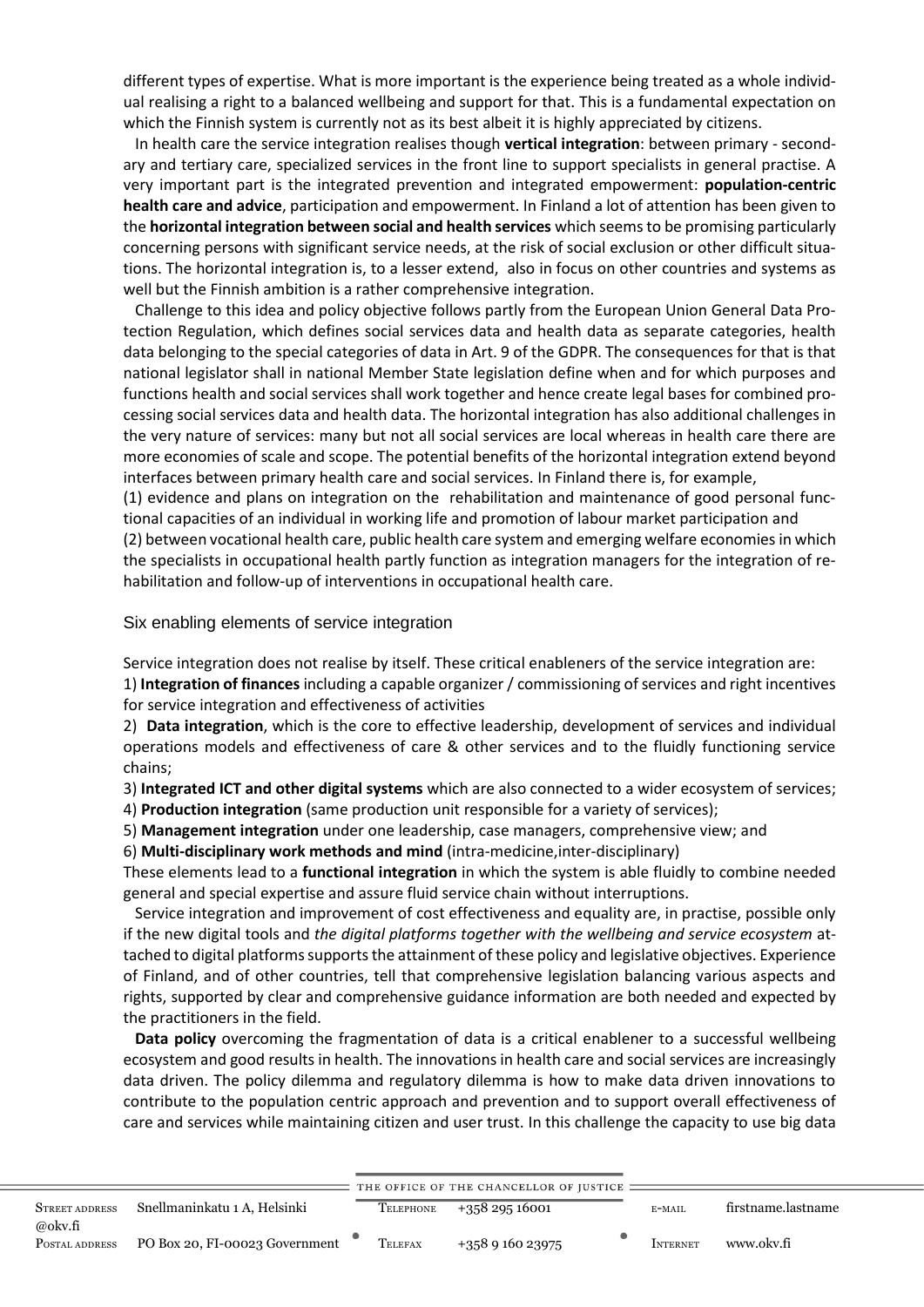across the health and social services system, to use also data on the closely related services (like employment and promotion of labour market participation) and to build an ecosystem of data and services, is crucial and requires legislative measures. MyData can provide individual level incentives. As important are the incentives for the various actors to turn the focus into the overall effectiveness.

# **Public platform is a neutral and fair solution if supported by the principles of a fair ecosystem**

 The Government can support a fair ecosystem by building and providing **a neutral platform** for welfare services ecosystem. This would provide sound bases for the protection of fundamental rights, fair competition and avoidance of data lock ins and a trusted use of big data. Concurrently the assurance of citizen and user trust is dependent on the cyber and information security, effective data protection and taking into use MyData -type of elements in the platforms enabling user control over their data. MyData and sufficiently reliable interfaces between various components of welfare data provide also tools and potential for good incentives for citizens and user for the preventive actiosn and, to participate to the services. Public sector can a neutral provider of a platform if it is open on fair bases and there are clear principles of its use. Platforms and Big data enable also proper training of AI to help in various functions in the health and social services including service needs advice.

 In Finland a specific Act of the Parliament, **Act on the Secure Secondary Use of Social and Health Data** has recently been enacted. In the Finnish development work significant hope is placed on the use of AI empowered solution in the recognition of prevention potential and assessment of service needs. Data is at the centre of the leadership and management of a modern health and social services system(s) and the work on the improvement of both the quality and the sound use of data in all levels of management and in the bench marking of services.

 **The fair ecosystem and platform principles** are needed to establish coherent legislation respecting fundamental rights and to maintain fair competition. On the bases of expert knowledge and recent Finnish Acts the following principles could guide the platform:

- Effective data protection and right to good quality services by design and default
- Use of MyData and giving meaningful control and participation to the users
- Data portability
- Data collection as a tool for a patient / customer initiated value creation
- Open surface and integration and integration layers and application programme interfaces when this can be permitted from the cyber and information security point of view including interfaces description and meta-data structures
- Data structures and core data under public or user ownership to prevent private lock ins to data structures and data banks
- Equal and fair utilisation rights for data resources while respecting privacy, right to protection of personal data and security
- -Up to date data banks on knowledge feeding AI powered solutions
- Interoperability following European Interoperability Framework

# **Messages to the European Union**

 In the modernisation of health and social services systems and in the establishment of the digital platforms and ecosystems a wide dialogue with the Union Institutions and Member States is needed and going beyond the classic social rights and health policy contexts. Historically the Union institutions other than European Cpurt of Justice have followed slightly fragmented approach in which de facto also the data protection plays a significant role as well as competition law including state aid law. There is no uniform European model of health system albeit benchmarking and sharing of experiences is needed and on many fields there is common legislative foundation (including Patient Rights Directive on the Cross-border use of services, Medical Devices regulations, Regulation on Clinical Trials, Pharmaceutic

|                           |                                |           | THE OFFICE OF THE CHANCELLOR OF JUSTICE = |                 |                    |
|---------------------------|--------------------------------|-----------|-------------------------------------------|-----------------|--------------------|
| <b>STREET ADDRESS</b>     | Snellmaninkatu 1 A. Helsinki   | TELEPHONE | $+35829516001$                            | E-MAIL          | firstname.lastname |
| @okv.fi<br>POSTAL ADDRESS | PO Box 20, FI-00023 Government | TELEFAX   | $+358916023975$                           | <b>INTERNET</b> | www.okv.fi         |